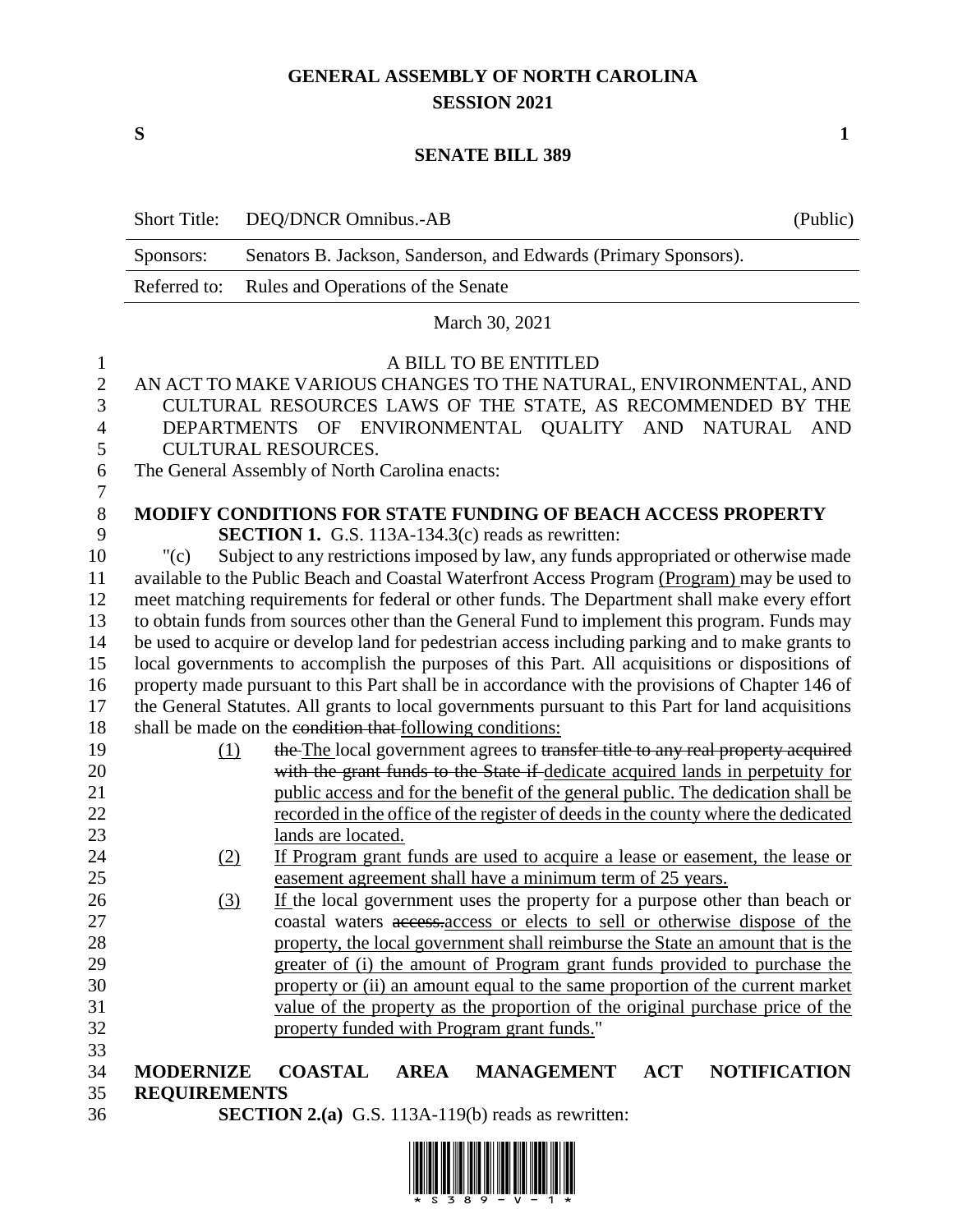### **General Assembly Of North Carolina Session 2021**

 "(b) Upon receipt of any application, a significant modification to an application for a major permit, or an application to modify substantially a previously issued major permit, the Secretary shall issue public notice of the proposed development (i) by mailing a copy of the 4 application or modification, or a brief description thereof together with a statement indicating where a detailed copy of the proposed development may be inspected, to any citizen or group which has filed a request to be notified of the proposed development, and to any interested State 7 agency; (ii) with the exception of minor permit applications, by posting or causing to be posted a notice at the location of the proposed development stating that an application, a modification of an application for a major permit, or an application to modify a previously issued major permit for development has been made, where the application or modification may be inspected, and the 11 time period for comments; and  $\overrightarrow{iii}$  (ii) with the exception of minor permit applications, by publishing notice of the application or modification at least once in one newspaper of general circulation in the county or counties wherein the development would be located at least 20 days before final action on a major permit or before the beginning of the hearing on a permit under G.S. 113A-122. The notice shall set out that any comments on the development should be submitted to the Secretary by a specified date, not less than 15 days from the date of the newspaper publication of the notice or 15 days after mailing of the mailed notice, whichever is later." **SECTION 2.(b)** G.S. 113A-124(a) reads as rewritten: "(a) The Secretary shall have the following additional powers and duties under this Article: … (3) To keep a list of interested persons who wish to be notified of proposed developments and proposed rules designating areas of environmental concern and to so notify these persons of such proposed developments by regular mail. A reasonable registration fee to defray the cost of handling and mailing notices may be charged to any person who so registers with the Commission. …." **SECTION 2.(c)** This section becomes effective July 1, 2021, and applies to permit applications received on or after that date. **COASTAL AREA MANAGEMENT ACT PERMIT THIRD-PARTY APPEAL REVIEW TIME LINE SECTION 3.(a)** G.S. 113A-121.1(b) reads as rewritten: "(b) A person other than a permit applicant or the Secretary who is dissatisfied with a decision to deny or grant a minor or major development permit may file a petition for a contested case hearing only if the Commission determines that a hearing is appropriate. A request for a determination of the appropriateness of a contested case hearing shall be made in writing and received by the Commission within 20 days after the disputed permit decision is made. A 40 determination of the appropriateness of a contested case shall be made within  $15-30$  days after a request for a determination is received and shall be based on whether the person seeking to commence a contested case: (1) Has alleged that the decision is contrary to a statute or rule; (2) Is directly affected by the decision; and (3) Has alleged facts or made legal arguments that demonstrate that the request for the hearing is not frivolous. If the Commission determines a contested case is appropriate, the petition for a contested case shall be filed within 20 days after the Commission makes its determination. A determination that a person may not commence a contested case is a final agency decision and is subject to judicial review under Article 4 of Chapter 150B of the General Statutes. If, on judicial review,

the court determines that the Commission erred in determining that a contested case would not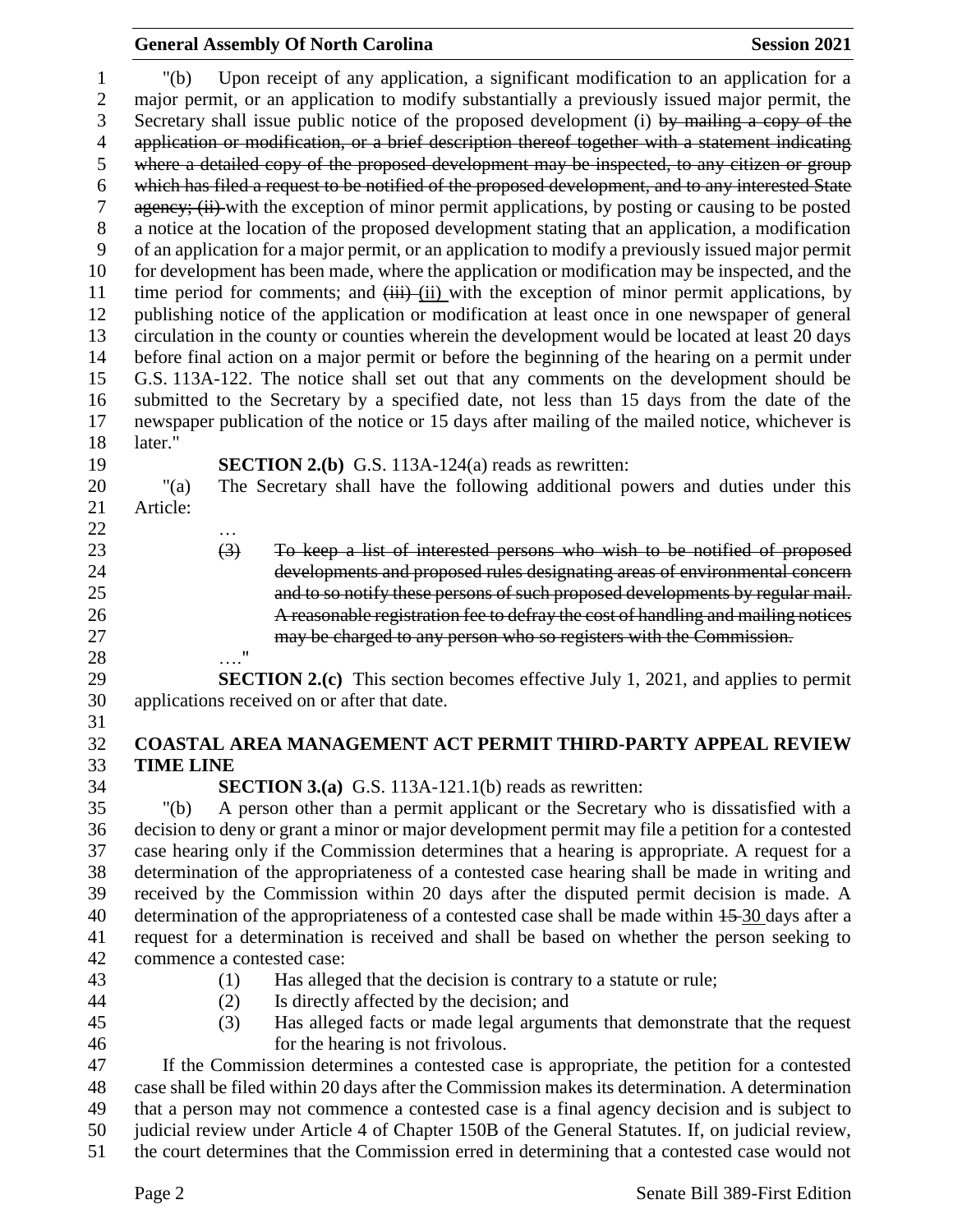| <b>General Assembly Of North Carolina</b>     |                                                                                                                                                                                                   | <b>Session 2021</b>                                                          |
|-----------------------------------------------|---------------------------------------------------------------------------------------------------------------------------------------------------------------------------------------------------|------------------------------------------------------------------------------|
|                                               | be appropriate, the court shall remand the matter for a contested case hearing under G.S. 150B-23<br>and final decision on the permit pursuant to G.S. 113A-122. Decisions in such cases shall be |                                                                              |
|                                               | rendered pursuant to those rules, regulations, and other applicable laws in effect at the time of                                                                                                 |                                                                              |
| the commencement of the contested case."      | <b>SECTION 3.(b)</b> This section becomes effective October 1, 2021, and applies to                                                                                                               |                                                                              |
|                                               | requests for determination of appropriateness received by the Coastal Resources Commission on                                                                                                     |                                                                              |
| or after that date.                           |                                                                                                                                                                                                   |                                                                              |
|                                               | STORMWATER PROGRAM AMENDMENTS                                                                                                                                                                     |                                                                              |
|                                               | <b>SECTION 4.(a)</b> G.S. 143-214.7 reads as rewritten:                                                                                                                                           |                                                                              |
|                                               | "§ 143-214.7. Stormwater runoff rules and programs.                                                                                                                                               |                                                                              |
|                                               |                                                                                                                                                                                                   |                                                                              |
| (b3)                                          | Stormwater runoff rules and programs shall not require private property owners to                                                                                                                 |                                                                              |
|                                               | install new or increased stormwater controls for (i) preexisting development or (ii)<br>redevelopment activities that do not remove or decrease existing stormwater controls. The                 |                                                                              |
|                                               | addition of new administrative requirements to an existing permit or certification including, but                                                                                                 |                                                                              |
|                                               | not limited to, annual compliance certification requirements shall not be considered to be a new                                                                                                  |                                                                              |
|                                               | or increased stormwater control. When a preexisting development is redeveloped, either in whole                                                                                                   |                                                                              |
|                                               | or in part, increased stormwater controls shall only be required for the amount of impervious                                                                                                     |                                                                              |
|                                               | surface being created that exceeds the amount of impervious surface that existed before the                                                                                                       |                                                                              |
|                                               | redevelopment. This subsection applies to all local governments regardless of the source of their                                                                                                 |                                                                              |
|                                               | regulatory authority. Local governments shall include the requirements of this subsection in their                                                                                                |                                                                              |
| stormwater ordinances.                        |                                                                                                                                                                                                   |                                                                              |
| (b4)                                          | New stormwater permits and stormwater permits that are reissued due to transfer,                                                                                                                  |                                                                              |
|                                               | modification, or renewal shall require the permittee to submit an annual certification on the                                                                                                     |                                                                              |
| project's conformance with permit conditions. |                                                                                                                                                                                                   |                                                                              |
| (c5)                                          | The Department may transfer a permit issued pursuant to this section without the                                                                                                                  |                                                                              |
|                                               | consent of the permit holder to or of a successor-owner of the property on which the permitted                                                                                                    |                                                                              |
|                                               | activity is occurring or will occur as provided in this subsection:                                                                                                                               |                                                                              |
| (1)                                           | The Department may transfer a permit if require the submittal of an                                                                                                                               |                                                                              |
|                                               | application for a permit transfer when all of the following conditions are met:                                                                                                                   |                                                                              |
| $a$ .                                         | The successor owner of the property submits to the Department a                                                                                                                                   |                                                                              |
|                                               | written request for the transfer of the permit.                                                                                                                                                   |                                                                              |
| b.                                            | The Department finds all of the following:                                                                                                                                                        |                                                                              |
| <u> 4.a.</u>                                  | The permit holder is one of the following:                                                                                                                                                        |                                                                              |
|                                               | A natural person who is deceased.<br><u>I.l.</u>                                                                                                                                                  |                                                                              |
|                                               | H.2.                                                                                                                                                                                              | A partnership, limited liability corporation, corporation, or any            |
|                                               |                                                                                                                                                                                                   | other business association that has been dissolved.dissolved,                |
|                                               |                                                                                                                                                                                                   | has completed the winding up of the business as required by                  |
|                                               |                                                                                                                                                                                                   | law or equity, and does not have a successor-in-interest to the              |
|                                               | permit.<br>H.3.                                                                                                                                                                                   | A person or entity who has been lawfully and finally divested                |
|                                               |                                                                                                                                                                                                   | of title to the property on which the permitted activity is                  |
|                                               |                                                                                                                                                                                                   | occurring or will occurring or will be even through foreclosure, bankruptcy, |
|                                               | or other legal proceeding.                                                                                                                                                                        |                                                                              |
|                                               | I <del>V.</del> 4.                                                                                                                                                                                | A person or entity who has sold the property on which the                    |
|                                               | permitted activity is occurring or will occur.                                                                                                                                                    |                                                                              |
| b.                                            | The successor-owner is one of the following:                                                                                                                                                      |                                                                              |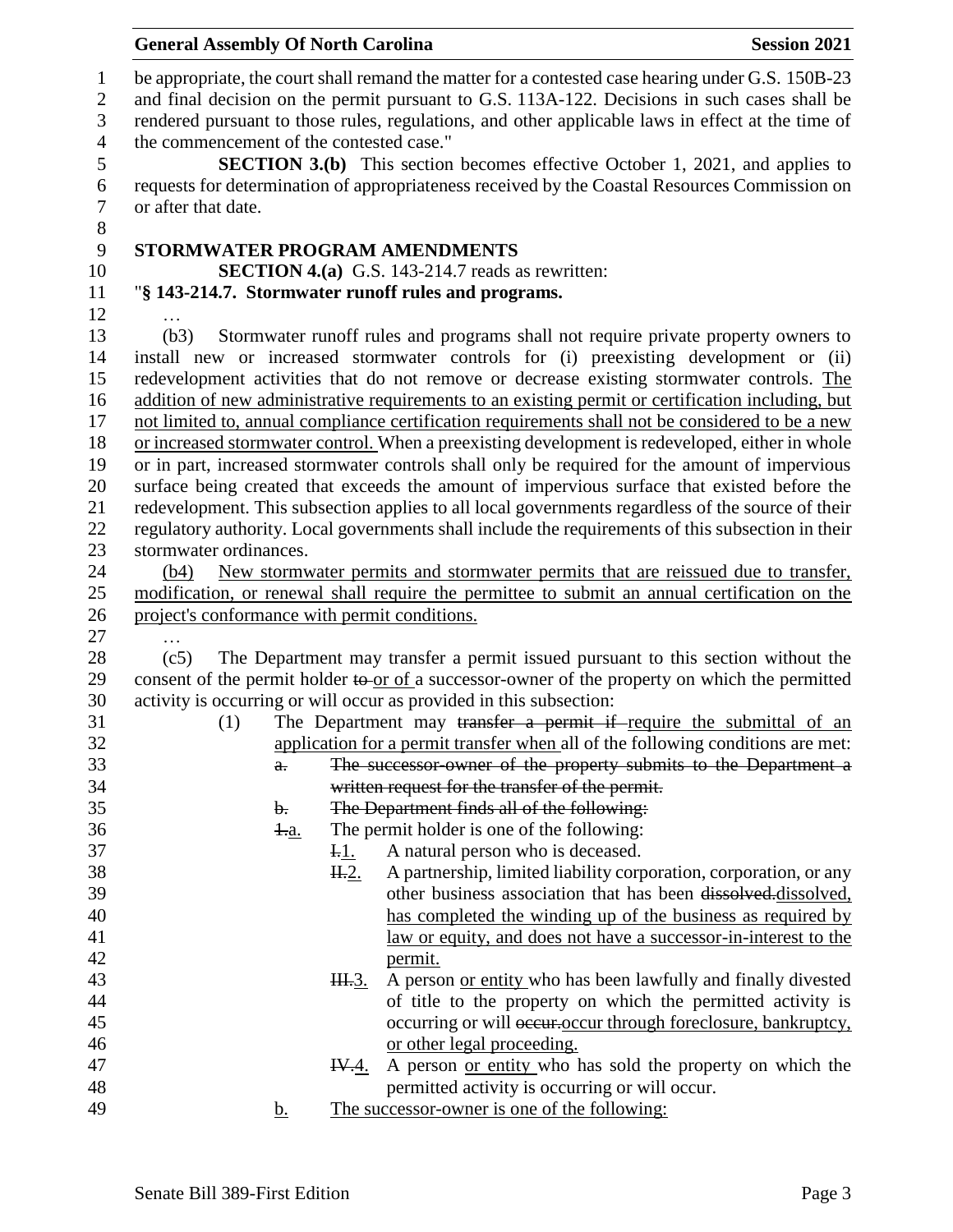|                  | <b>General Assembly Of North Carolina</b>                                                                                                                  | <b>Session 2021</b> |
|------------------|------------------------------------------------------------------------------------------------------------------------------------------------------------|---------------------|
|                  | The successor owner holds A person or entity holding title to<br>2.1.                                                                                      |                     |
|                  | the property on which the permitted activity is occurring or will                                                                                          |                     |
|                  | occur.                                                                                                                                                     |                     |
|                  | 3.2.<br>The successor-owner is the sole-The claimant of the right to                                                                                       |                     |
|                  | engage in the permitted activity.                                                                                                                          |                     |
|                  | defined in G.S. $47C-1-103$<br>An association,<br>$\underline{3}$ .<br>as                                                                                  | <b>or</b>           |
|                  | G.S. 47F-1-103.                                                                                                                                            |                     |
|                  | <u>Any other natural person, group of persons, or entity deemed</u><br><u>4.</u>                                                                           |                     |
|                  | appropriate by the Department to operate and maintain the                                                                                                  |                     |
|                  | permit.                                                                                                                                                    |                     |
|                  | There will be no substantial change in the permitted activity.<br>4.c.                                                                                     |                     |
| (1a)             | The permit transfer application shall be submitted jointly by the permit holder                                                                            |                     |
|                  | and the successor-owner except that the successor-owner may solely submit                                                                                  |                     |
|                  | the application in any of the following circumstances:                                                                                                     |                     |
|                  | The permit holder is a natural person who is deceased or is a business<br>$\underline{a}$ .                                                                |                     |
|                  | association that is described by sub-sub-subdivision (1)a.2. of this                                                                                       |                     |
|                  | subsection.                                                                                                                                                |                     |
|                  | <u>b.</u><br>The successor-owner requests that the Department accept the                                                                                   |                     |
|                  | application without the signature of the permit holder.                                                                                                    |                     |
| (1b)             | When the permit transfer conditions set forth in subdivision (1) of this<br>subsection are met on or after July 1, 2021, the Department shall require that |                     |
|                  | a permit transfer application be submitted within 90 days.                                                                                                 |                     |
| (1c)             | When the permit transfer conditions set forth in subdivision (1) of this                                                                                   |                     |
|                  | subsection were met prior to July 1, 2021, the Department may request a                                                                                    |                     |
|                  | permit transfer application at any time after determining that the permit                                                                                  |                     |
|                  | transfer conditions have been met and may require this application be                                                                                      |                     |
|                  | submitted within 180 days of the request. Where a permit holder can                                                                                        |                     |
|                  | demonstrate to the Department that the activity on the property was in                                                                                     |                     |
|                  | substantial compliance with its permit in the period either 12 months                                                                                      |                     |
|                  | immediately before or after the conditions of subdivision (1) of this subsection                                                                           |                     |
|                  | were met, then the requirements included in subdivision (1d) of this                                                                                       |                     |
|                  | subsection shall be the sole responsibility of the successor-owner.                                                                                        |                     |
| (1d)             | If the activity on the property does not conform to the approved plans and                                                                                 |                     |
|                  | permit conditions, then the permit transfer application shall include one of the                                                                           |                     |
|                  | following:                                                                                                                                                 |                     |
|                  | A written schedule of actions to bring permitted activities into<br>$\underline{a}$ .                                                                      |                     |
|                  | compliance with the approved plans and permit conditions within one                                                                                        |                     |
|                  | calendar year.                                                                                                                                             |                     |
|                  | If there has been or will be a modification to the permitted activity, an<br><u>b.</u>                                                                     |                     |
|                  | application for a permit modification. For low density permits, the                                                                                        |                     |
|                  | permit modification application may include a request for an updated                                                                                       |                     |
|                  | built-upon area limit pursuant to subsection (c6) of this section.                                                                                         |                     |
| (2)              | The permit holder shall comply with all terms and conditions of the permit                                                                                 |                     |
|                  | until such time as the permit is transferred.                                                                                                              |                     |
| $\left(3\right)$ | The successor-owner shall comply with all terms and conditions of the permit<br>once the permit has been transferred.                                      |                     |
| (4)              | Notwithstanding changes to law made after the original issuance of the permit,                                                                             |                     |
|                  | the Department may shall not impose new or different terms and conditions                                                                                  |                     |
|                  | in the permit design standards on the project without the prior express consent                                                                            |                     |
|                  | of the successor-owner.                                                                                                                                    |                     |
|                  |                                                                                                                                                            |                     |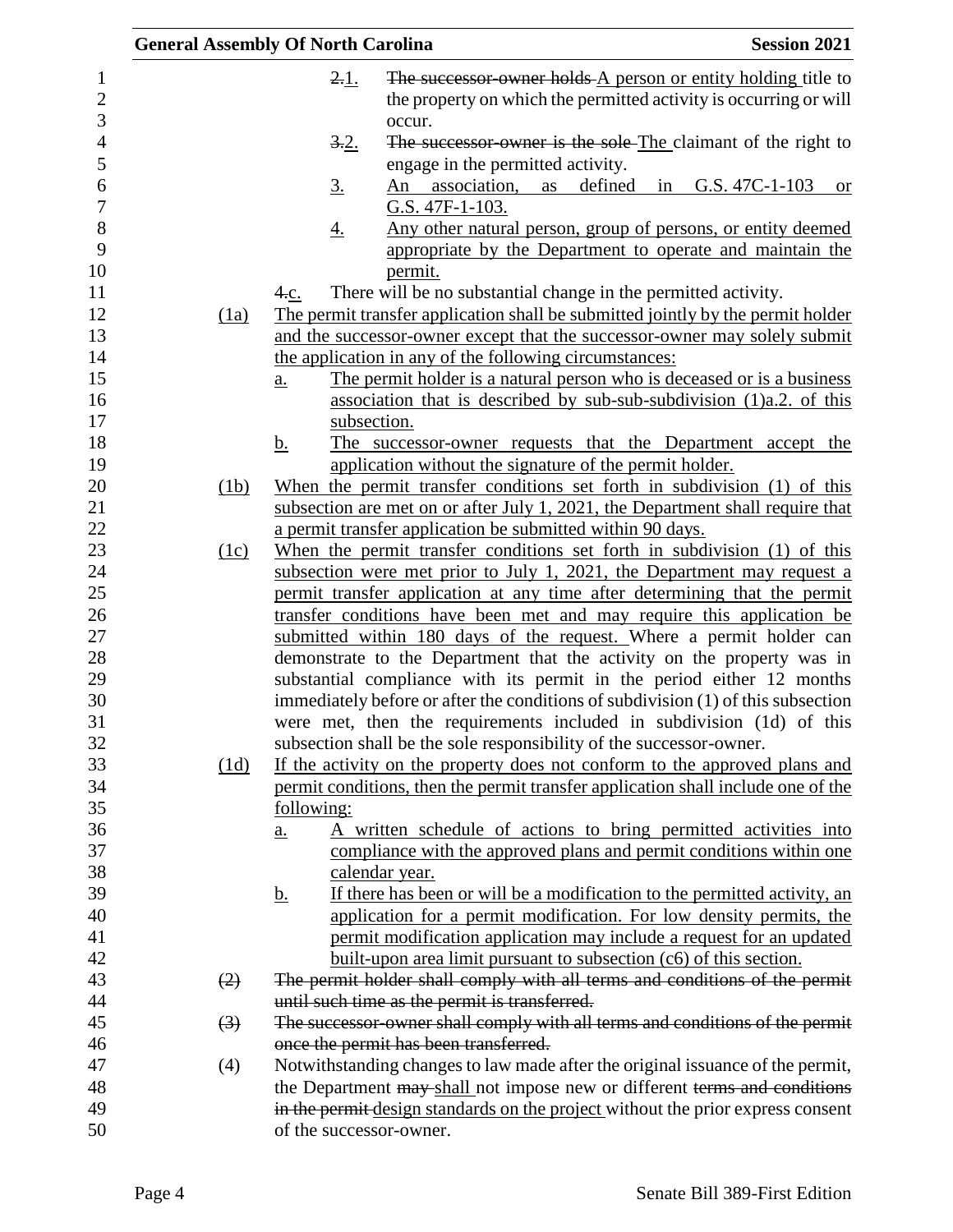|                  | <b>General Assembly Of North Carolina</b>                                                                     | <b>Session 2021</b> |  |
|------------------|---------------------------------------------------------------------------------------------------------------|---------------------|--|
| $\mathbf 1$      | With respect to low density permits issued prior to January 1, 2017, that have<br>(c6)                        |                     |  |
| $\overline{2}$   | exceeded a permitted built-upon area limit, the permittee may submit an application for a permit              |                     |  |
| 3                | modification that limits built-upon area to the current level. If this request is granted, then the           |                     |  |
| $\overline{4}$   | Department shall reissue the permit with an updated built-upon area limit as follows:                         |                     |  |
| 5                | If the built-upon area for the project is less than or equal to one hundred ten<br>(1)                        |                     |  |
| 6                | percent (110%) of the maximum allowable built-upon area for the low density                                   |                     |  |
| $\boldsymbol{7}$ | permits, the Department shall issue an updated permit based on the current                                    |                     |  |
| 8                | amount of built-upon area. The permittee shall include compliance with the                                    |                     |  |
| 9                | updated built-upon area limit in the annual certification required by subsection                              |                     |  |
| 10               | $(b4)$ of this section.                                                                                       |                     |  |
| 11               | If the built-upon area exceeds one hundred ten percent $(110\%)$ of the<br>(2)                                |                     |  |
| 12               | maximum allowable built-upon area for low density permits at the time of                                      |                     |  |
| 13               | permit issuance, then the Department shall require the permittee to mitigate                                  |                     |  |
| 14               | the impacts of the excess built-upon area to the greatest extent practicable by                               |                     |  |
| 15               | the addition of one or more stormwater control measures on the property                                       |                     |  |
| 16               | before issuing an updated permit.                                                                             |                     |  |
| 17               | $\ldots$ "                                                                                                    |                     |  |
| 18               | <b>SECTION 4.(b)</b> Low density stormwater certifications and approvals issued prior to                      |                     |  |
| 19               | September 1, 1995, are revoked as of January 1, 2022, and the built-upon area shall be considered             |                     |  |
| 20               | as existing development for purposes of G.S. $143-214.7(a1)$ . Any future development on the                  |                     |  |
| 21               | project or site shall comply with the requirements of G.S. 143-214.7 and any recorded deed                    |                     |  |
| 22               | restrictions.                                                                                                 |                     |  |
| 23               | <b>SECTION 4.(c)</b> G.S. 143-215.6A(a) reads as written:                                                     |                     |  |
| 24               | A civil penalty of not more than twenty-five thousand dollars (\$25,000) may be<br>"(a)                       |                     |  |
| 25               | assessed by the Secretary against any person who:                                                             |                     |  |
| 26               |                                                                                                               |                     |  |
| 27<br>28         | (11)<br>accordance<br>Violates<br>fails<br>in<br>act<br><sub>or</sub><br>to<br>143-214.7(d1).G.S. 143-214.7." | with<br>G.S.        |  |
| 29               |                                                                                                               |                     |  |
| 30               | CONFORM SEDIMENTATION AND EROSION CONTROL PROGRAM PENALTY                                                     |                     |  |
| 31               | <b>REMISSION REQUEST TIME LINE</b>                                                                            |                     |  |
| 32               | <b>SECTION 5.(a)</b> G.S. 113A-64.2(a) reads as rewritten:                                                    |                     |  |
| 33               | A request for remission of a civil penalty imposed under G.S. 113A-64 may be filed<br>"(a)                    |                     |  |
| 34               | with the Commission within $60-30$ days of receipt of the notice of assessment. A remission                   |                     |  |
| 35               | request must be accompanied by a waiver of the right to a contested case hearing pursuant to                  |                     |  |
| 36               | Chapter 150B of the General Statutes and a stipulation of the facts on which the assessment was               |                     |  |
| 37               | based."                                                                                                       |                     |  |
| 38               | <b>SECTION 5.(b)</b> This section becomes effective October 1, 2021, and applies to                           |                     |  |
| 39               | penalties assessed on or after that date.                                                                     |                     |  |
| 40               |                                                                                                               |                     |  |
| 41               | UST TRUST FUND PAYMENT REQUEST TIME LINE EXTENSION                                                            |                     |  |
| 42               | <b>SECTION 6.</b> G.S. 143-215.94 $E(k)$ reads as rewritten:                                                  |                     |  |
| 43               | An owner, operator, or landowner shall request payment or reimbursement from the<br>" $(k)$                   |                     |  |
| 44               | Commercial Fund for the cost of a task within one year after the completion of the task. The                  |                     |  |
| 45               | Department shall deny any request for payment or reimbursement of the cost of any task that                   |                     |  |
| 46               | would otherwise be eligible to be paid or reimbursed if the request is not received within 12                 |                     |  |
| 47               | months after the later of the date on which the:                                                              |                     |  |
| 48               | Department determines that the cost is eligible to be paid or reimbursed.<br>(1)                              |                     |  |
| 49               | Task is completed.<br>(2)                                                                                     |                     |  |
| 50               | If the Department determines after review of the request that additional information is                       |                     |  |
| 51               | required in order to determine payment eligibility, the Department may allow the applicant up to              |                     |  |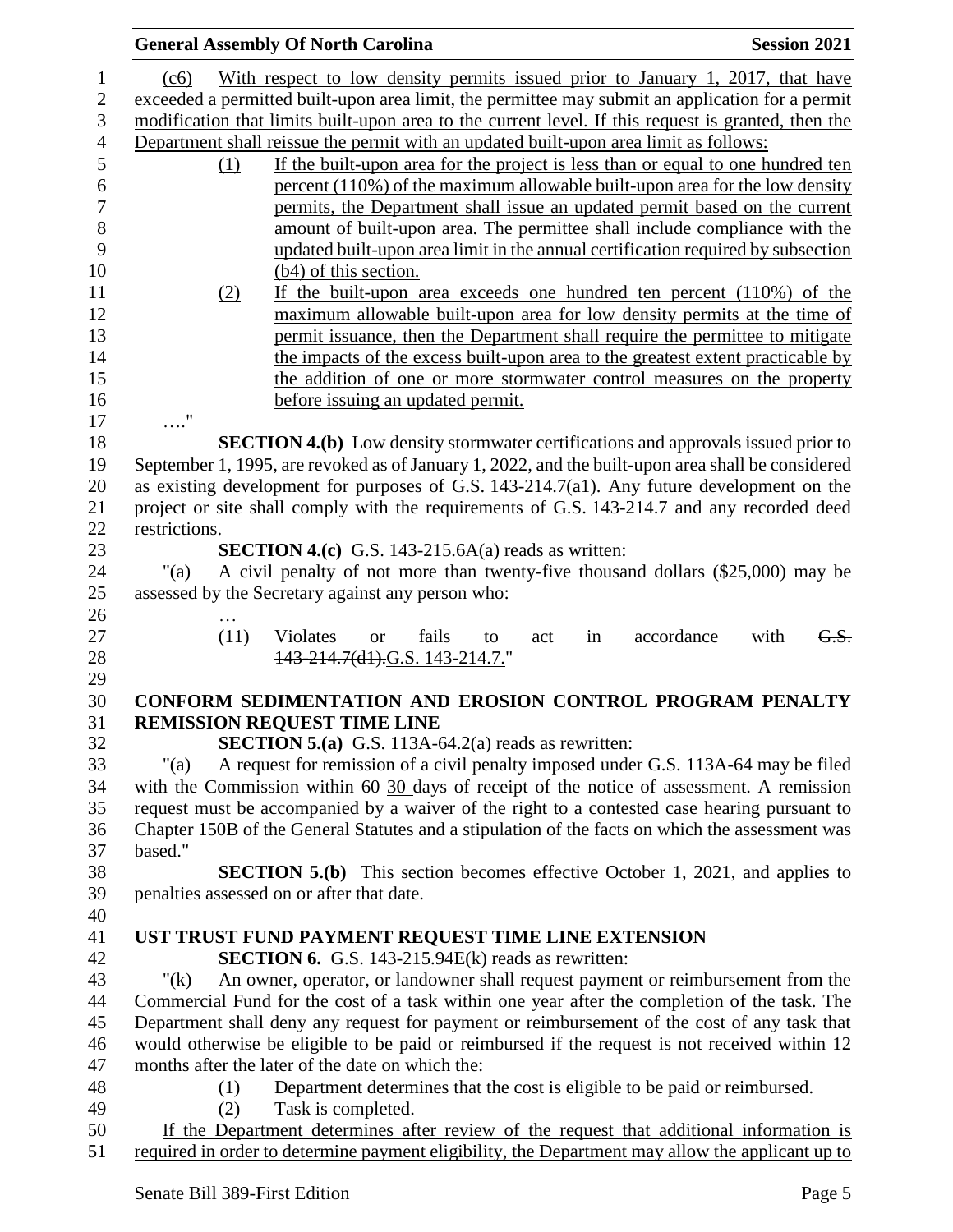## **General Assembly Of North Carolina Session 2021**  30 days to respond to the request for additional information, and this additional response time 2 shall not be included in determining whether a request met the 12-month deadline imposed by this section." **MODIFY AND SIMPLIFY HAZARDOUS WASTE SITE NOTICES SECTION 7.(a)** G.S. 130A-310.8 reads as rewritten: "**§ 130A-310.8. Recordation of inactive hazardous substance or waste disposal sites.notices**  8 **of environmental contamination and notices of restricted use.**<br>
9 (a) After determination by the Department of the existence and low (a) After determination by the Department of the existence and location and general extent of contamination of an inactive hazardous substance or waste disposal site, the owner of 11 the real property on which the site is located, within 180 days 90 days after official notice to the owner to do so, shall submit to the Department a survey plat of areas designated by the Department that has been prepared and certified by a professional land surveyor, and entitled "NOTICE OF INACTIVE HAZARDOUS SUBSTANCE OR WASTE DISPOSAL SITE". "NOTICE OF ENVIRONMENTAL CONTAMINATION." If the Notice is submitted pursuant 16 to a remedial action plan approved by the Department for the property, the Notice may be entitled "NOTICE OF RESTRICTED USE." Where an inactive hazardous substance or waste disposal site is located on more than one parcel or tract of land, a composite map or plat showing all parcels or tracts may be recorded. The Notice shall include a legal description of the site that would be sufficient as a description in an instrument of conveyance, shall meet the requirements of G.S. 47-30 for maps and plats, and shall identify: 22 (1) The location and dimensions of the disposal areas and areas of potential environmental concern exceeding unrestricted use standards as defined in G.S. 130A-310.65 with respect to permanently surveyed benchmarks. 25 (2) The type, location, and quantity of hazardous substances known by the owner 26 of the site to exist on the site. (3) Any restrictions approved by the Department on the current or future use of 28 the site. … (e) When property that contains, or is a portion of, an inactive hazardous substance or waste disposal site is sold, leased, conveyed, or transferred, the deed or other instrument of transfer shall contain in the description section, in no smaller type than that used in the body of the deed or instrument, a statement that hazardous substances are present in environmental media 34 at the property has been used as a hazardous substance or waste disposal site and, if applicable, that the property has been remediated under this Part with the approval of the Department by use of land use controls and  $a$ -shall reference by book and page to the recordation of the Notice. (f) A Notice of Inactive Hazardous Substance or Waste Disposal Site A Notice of Environmental Contamination or Notice of Restricted Use filed pursuant to this section may, at the request of the owner of the land, be cancelled by the Secretary after the hazards have been eliminated. If requested in writing by the owner of the land and if the Secretary concurs with the request, the Secretary shall send to the register of deeds of each county where the Notice is recorded a statement that the hazards have been eliminated and request that the Notice be cancelled of record. The Secretary's statement shall contain the names of the owners of the land as shown in the Notice and reference the plat book and page where the Notice is recorded. … (i) If a site subject to the requirements of this section is remediated pursuant to the 47 requirements of Part 8 of Article 9 of Chapter 130A of the General Statutes, a Notice of Residual 48 Contamination Restricted Use may be prepared and filed in accordance with G.S. 49 130A-310.71(a)(9), G.S. 130A-310.71(e) in lieu of a Notice prepared and filed pursuant to this section.of Residual Contamination."

**SECTION 7.(b)** G.S. 143-215.85A(g) reads as rewritten: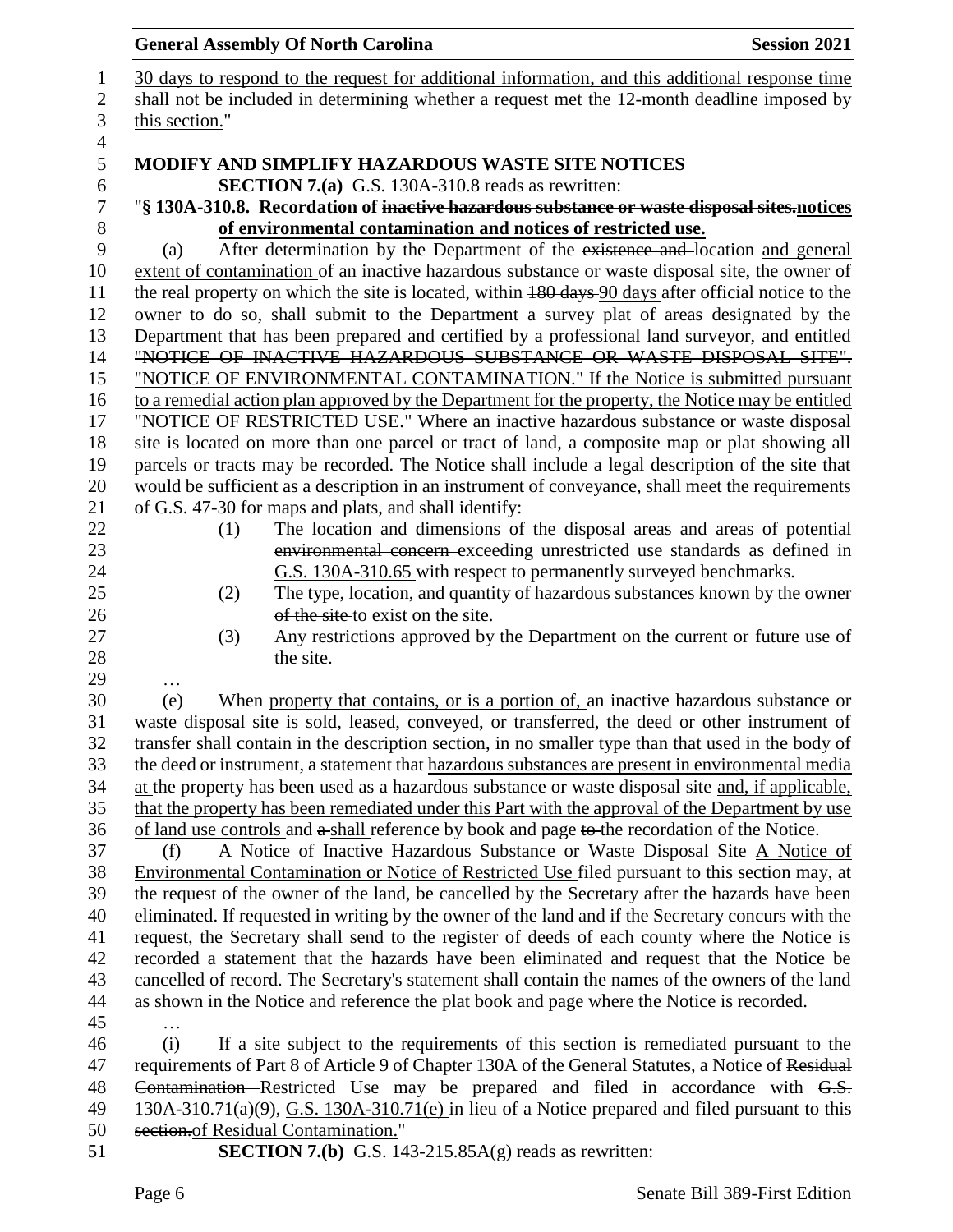|                  |            |     | <b>General Assembly Of North Carolina</b>                                                                                                                             | <b>Session 2021</b> |
|------------------|------------|-----|-----------------------------------------------------------------------------------------------------------------------------------------------------------------------|---------------------|
| $\mathbf{1}$     | " $(g)$    |     | If a site subject to the requirements of this section is remediated pursuant to the                                                                                   |                     |
| $\boldsymbol{2}$ |            |     | requirements of Part 8 of Article 9 of Chapter 130A of the General Statutes, a Notice of Residual                                                                     |                     |
| 3                |            |     | Contamination Restricted Use may be prepared and filed-filed, with the approval of the                                                                                |                     |
| $\overline{4}$   |            |     | Department and in accordance with G.S. $130A-310.71(a)(9)$ , G.S. $130A-310.71(e)$ in lieu of a                                                                       |                     |
| 5                |            |     | Notice prepared and filed pursuant to this section. of Residual Contamination or a Notice of Oil                                                                      |                     |
| 6                |            |     | or Hazardous Substance Discharge Site."                                                                                                                               |                     |
| $\tau$           |            |     | <b>SECTION 7.(c)</b> G.S. 143B-279.10(i) reads as rewritten:                                                                                                          |                     |
| $8\,$            | "(i)       |     | If a site subject to the requirements of this section is remediated pursuant to the                                                                                   |                     |
| 9                |            |     | requirements of Part 8 of Article 9 of Chapter 130A of the General Statutes, a Notice of Residual                                                                     |                     |
| 10               |            |     | Contamination Restricted Use may be prepared and filed in accordance with G.S. 130A                                                                                   |                     |
| 11               |            |     | $310.71(a)(9)$ , G.S. 130A-310.71(e) in lieu of a Notice prepared and filed pursuant to this                                                                          |                     |
| 12               |            |     | section of Residual Contamination or a Notice of Contaminated Site."                                                                                                  |                     |
| 13               |            |     |                                                                                                                                                                       |                     |
| 14               |            |     | REVISE AND CLARIFY BASINWIDE WATER RESOURCES MANAGEMENT PLANS                                                                                                         |                     |
| 15               |            |     | <b>SECTION 8.</b> G.S. 143-215.8B reads as rewritten:                                                                                                                 |                     |
| 16               |            |     | "§ 143-215.8B. Basinwide water quality-resources management plans.                                                                                                    |                     |
| 17               | (a)        |     | The Commission shall develop and implement a basinwide water quality-resources                                                                                        |                     |
| 18               |            |     | management plan for each of the 17 major river basins in the State. In developing and                                                                                 |                     |
| 19               |            |     | implementing each plan, the Commission shall consider the cumulative impacts of all of the                                                                            |                     |
| 20<br>21         | following: | (1) | All activities across a river basin and that impact surface or ground water                                                                                           |                     |
| 22               |            |     | quality, including all point sources and nonpoint sources of pollutants,                                                                                              |                     |
| 23               |            |     | including such as municipal wastewater facilities, industrial wastewater                                                                                              |                     |
| 24               |            |     | systems, septic tank systems, stormwater management systems, golf courses,                                                                                            |                     |
| 25               |            |     | farms that use fertilizers and pesticides for crops, public and commercial                                                                                            |                     |
| 26               |            |     | lawns and gardens, waste disposal sites, atmospheric deposition, and animal                                                                                           |                     |
| 27               |            |     | operations.                                                                                                                                                           |                     |
| 28               |            | (2) | All water withdrawals and transfers into and from a river basin that are                                                                                              |                     |
| 29               |            |     | required to be registered under G.S. 143-215.22H.                                                                                                                     |                     |
| 30               | (b)        |     | Each basinwide water quality resources management plan shall:                                                                                                         |                     |
| 31               |            | (1) | Provide that all point sources and nonpoint sources of pollutants jointly share                                                                                       |                     |
| 32               |            |     | the responsibility of reducing the pollutants in the State's waters in a fair,                                                                                        |                     |
| 33               |            |     | reasonable, and proportionate manner, using computer modeling and the best                                                                                            |                     |
| 34               |            |     | science and technology reasonably available and considering future                                                                                                    |                     |
| 35               |            |     | anticipated population growth and economic development.                                                                                                               |                     |
| 36               |            | (2) | If any of the waters located within the river basin are designated as nutrient                                                                                        |                     |
| 37               |            |     | sensitive waters, then the basinwide water quality resources management plan                                                                                          |                     |
| 38               |            |     | shall establish a goal to reduce the average annual mass load of nutrients that                                                                                       |                     |
| 39               |            |     | are delivered to surface waters within the river basin from point and nonpoint                                                                                        |                     |
| 40               |            |     | sources. The report on the status of those waters. In addition, the Commission                                                                                        |                     |
| 41<br>42         |            |     | shall establish a nutrient reduction goal for the nutrient or nutrients of concern<br>that will result in improvements to water quality such that the designated uses |                     |
| 43               |            |     | of the water, as provided in the classification of the water under                                                                                                    |                     |
| 44               |            |     | G.S. 143-214.1(d), are not impaired. The plan shall require-report on the                                                                                             |                     |
| 45               |            |     | incremental progress toward achieving the goal. In developing the plan, the                                                                                           |                     |
| 46               |            |     | Commission shall determine and allow appropriate credit toward achieving                                                                                              |                     |
| 47               |            |     | the goal for reductions of water pollution by point and nonpoint sources                                                                                              |                     |
| 48               |            |     | through voluntary measures.                                                                                                                                           |                     |
| 49               |            | (3) | Provide surface and ground water resources to the extent known by the                                                                                                 |                     |
| 50               |            |     | Department, other withdrawals, permitted<br>minimum                                                                                                                   | instream<br>flow    |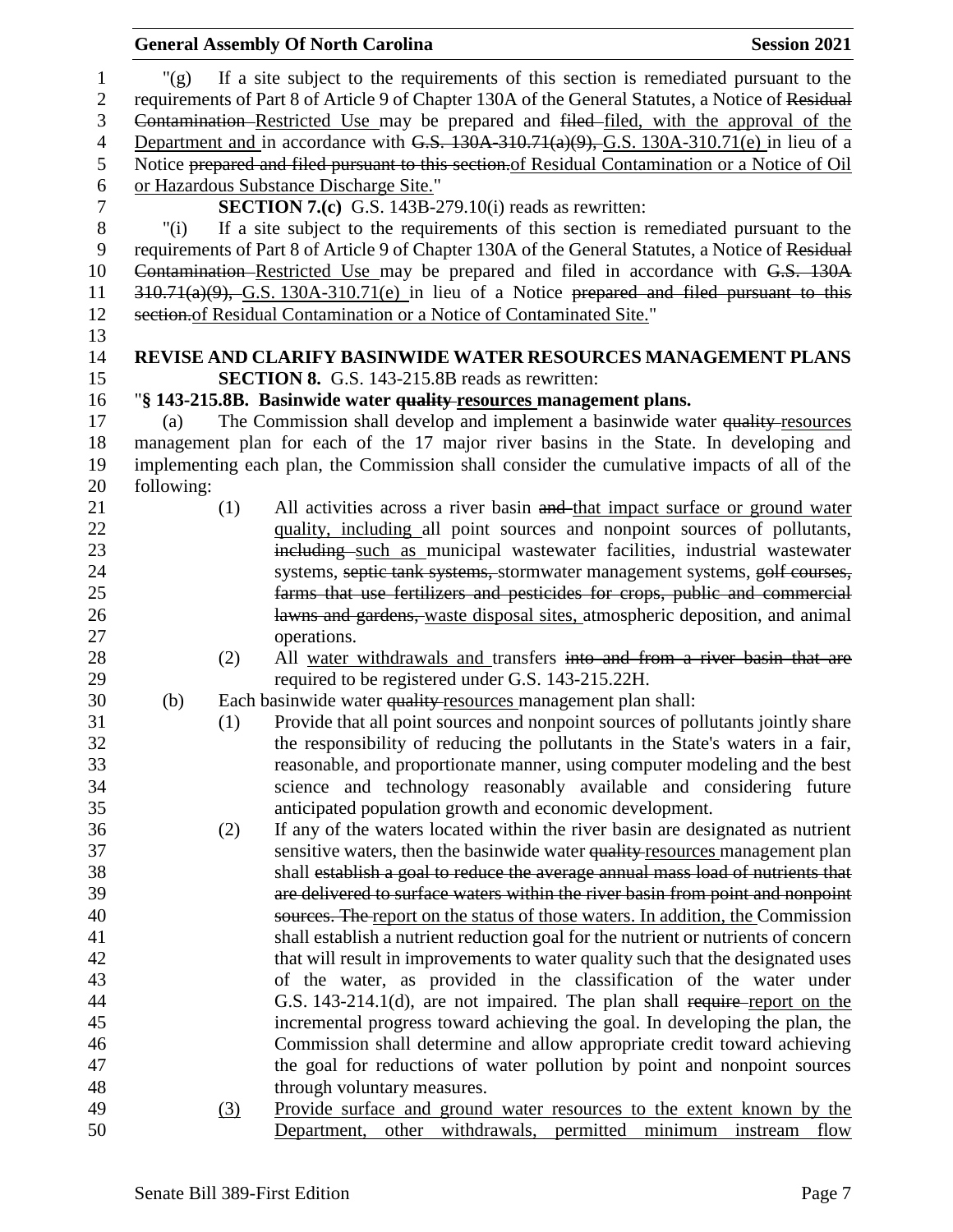|                  | <b>General Assembly Of North Carolina</b><br><b>Session 2021</b>             |                                                                                                          |  |  |
|------------------|------------------------------------------------------------------------------|----------------------------------------------------------------------------------------------------------|--|--|
| 1                | requirements and evident needs, and pertinent information contained in local |                                                                                                          |  |  |
| $\mathbf{2}$     | water supply plans and water shortage response plans.                        |                                                                                                          |  |  |
| 3                |                                                                              | The Commission shall review and revise its 17 basinwide water quality resources<br>(c)                   |  |  |
| $\overline{4}$   |                                                                              | management plans at least every 10 years to reflect changes in water quality, water quantity,            |  |  |
| 5                |                                                                              | improvements in modeling methods, improvements in wastewater treatment technology,                       |  |  |
| 6                |                                                                              | advancements in water conservation and reuse, and advances in scientific knowledge and, as               |  |  |
| $\boldsymbol{7}$ |                                                                              | need-needed to support designated uses of water, modifications to management strategies. The             |  |  |
| $8\,$            |                                                                              | Commission may also include critical basin issues as they arise in the report required in                |  |  |
| 9                | subsection (d) of this section.                                              |                                                                                                          |  |  |
| 10               | (d)                                                                          | As a part of the report required pursuant to G.S. 143-355(p), the Commission and the                     |  |  |
| 11               |                                                                              | Department shall each-report on or before November 1 of each year on an annual basis                     |  |  |
| 12               |                                                                              | even-numbered years to the Environmental Review Commission on the progress in developing                 |  |  |
| 13               |                                                                              | and implementing basinwide water quality resources management plans and on increasing public             |  |  |
| 14               |                                                                              | involvement and public education in connection with basinwide water quality-resources                    |  |  |
| 15               |                                                                              | management planning. The report to the Environmental Review Commission by the Department                 |  |  |
| 16               |                                                                              | shall include a written statement as to all concentrations of heavy metals and other pollutants in       |  |  |
| 17               |                                                                              | the surface waters of the State on water quality and quantity conditions that are identified in the      |  |  |
| 18               |                                                                              | course of preparing or revising the basinwide water quality resources management plans.                  |  |  |
| 19               | (e)                                                                          | A basinwide water quality-resources management plan is not a rule and Article 2A of                      |  |  |
| 20               |                                                                              | Chapter 150B of the General Statutes does not apply to the development of basinwide water                |  |  |
| 21               |                                                                              | quality-resources management plans. Any water quality standard or classification and any                 |  |  |
| 22               |                                                                              | requirement or limitation of general applicability that implements a basinwide water quality             |  |  |
| 23               |                                                                              | resources management plan is a rule and must be adopted as provided in Article 2A of Chapter             |  |  |
| 24               | 150B of the General Statutes.                                                |                                                                                                          |  |  |
| 25               | (f)                                                                          | For the purposes of this section, the 17 major river basins will be defined as the North                 |  |  |
| 26               |                                                                              | Carolina portion of the following United States Geological Survey cataloging units:                      |  |  |
| 27               | <u>(1)</u>                                                                   | Pasquotank: 03010205.                                                                                    |  |  |
| 28               | (2)                                                                          | Broad River: 03050105.                                                                                   |  |  |
| 29               | (3)                                                                          | Cape Fear River: 03030002, 03030003, 03030004, 03030005, 03030006, and                                   |  |  |
| 30               |                                                                              | 03030007.                                                                                                |  |  |
| 31               | (4)                                                                          | Catawba River: 03050101, 03050102, and 03050103.                                                         |  |  |
| 32               | (5)                                                                          | Chowan River: 03010201, 03010202, 03010203, and 03010204.                                                |  |  |
| 33               | (6)                                                                          | French Broad River: 06010105, 06010106, and 06010108.                                                    |  |  |
| 34               | (7)                                                                          | Hiwassee River: 06020002 and 06020003.                                                                   |  |  |
| 35               | (8)                                                                          | Little Tennessee River: 06010202, 06010203, and 06010204.                                                |  |  |
| 36               | (9)                                                                          | Lumber River: 03040203, 03040204, 03040206, and 03040208.                                                |  |  |
| 37               | (10)                                                                         | Neuse River: 03020201, 03020202, 03020203, and 03020204.                                                 |  |  |
| 38               | (11)                                                                         | New River: 05050001.                                                                                     |  |  |
| 39               | (12)                                                                         | White Oak: 03020301 and 03020302.                                                                        |  |  |
| 40               | (13)                                                                         | Roanoke River: 03010102, 03010103, 03010104, 03010106, and 03010107.                                     |  |  |
| 41<br>42         | (14)                                                                         | Savannah River: 03060101 and 03060102.<br>Tar-Pamlico River: 03020101, 03020102, 03020103, 03020104, and |  |  |
| 43               | (15)                                                                         |                                                                                                          |  |  |
|                  |                                                                              | 03020105.                                                                                                |  |  |
| 44<br>45         | (16)<br>(17)                                                                 | Watauga River: 06010103.<br>Yadkin-Pee Dee River: 03040101, 03040102, 03040103, 03040104,                |  |  |
| 46               |                                                                              | 03040105, 03040201, and 03040202."                                                                       |  |  |
| 47               |                                                                              |                                                                                                          |  |  |
| 48               |                                                                              | <b>CORRECT INACCURATE STATUTORY REFERENCE</b>                                                            |  |  |
| 49               |                                                                              | <b>SECTION 9.</b> G.S. 148-10 reads as rewritten:                                                        |  |  |
| 50               |                                                                              | "§ 148-10. Department of Environmental Quality Department of Public Safety to supervise                  |  |  |
| 51               |                                                                              | sanitary and health conditions of prisoners.                                                             |  |  |
|                  |                                                                              |                                                                                                          |  |  |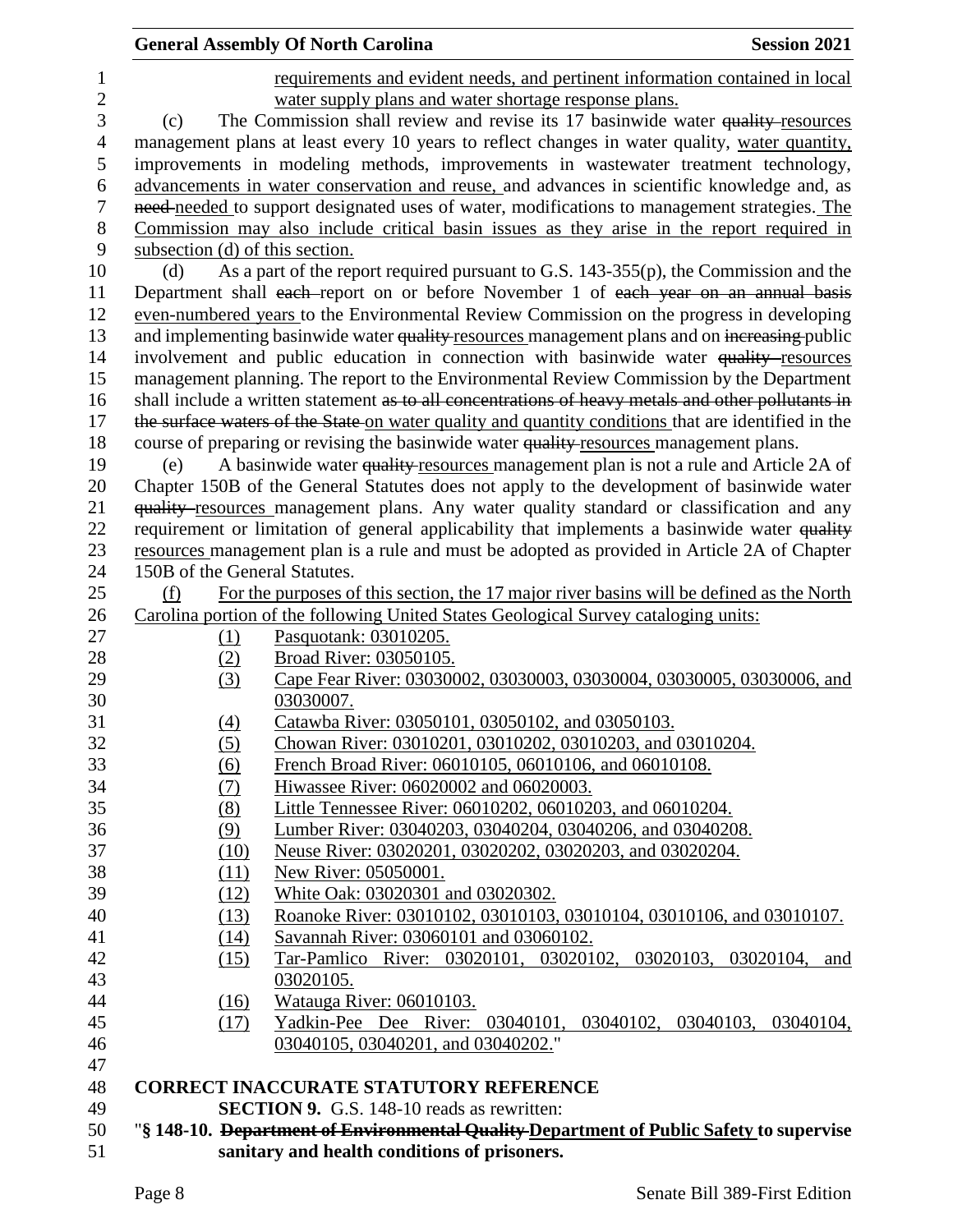## 1 The Department of Environmental Quality Public Safety shall have general supervision over the sanitary and health conditions of the central prison, over the prison camps, or other places of confinement of prisoners under the jurisdiction of the Division of Adult Correction and Juvenile 4 Justice of the Department of Public Safety, and shall make periodic examinations of the same and report to the Division of Adult Correction and Juvenile Justice of the Department of Public Safety the conditions found there with respect to the sanitary and hygienic care of such prisoners.Department." **MODIFY NOTICE REQUIREMENT FOR SEDIMENTATION AND EROSION CONTROL PROGRAM VIOLATIONS SECTION 10.(a)** G.S. 113A-61.1(c) reads as rewritten: "(c) If the Secretary, a local government that administers an erosion and sedimentation control program approved under G.S. 113A-60, or other approving authority determines that the person engaged in the land-disturbing activity has failed to comply with this Article, the Secretary, local government, or other approving authority shall immediately serve a notice of violation upon that person. The notice may be served by any means authorized under G.S. 1A-1, Rule 4. A notice of violation shall specify a date by which the person must comply with this Article and inform the person of the actions that need to be taken to comply with this Article. Any person who fails to comply within the time specified is subject to additional civil and criminal penalties for a continuing violation as provided in G.S. 113A-64. If the person engaged in the land-disturbing activity has not received a previous notice of violation under this section, 22 the Department, local government, or other approving authority shall deliver the notice of 23 violation in person and shall offer assistance in developing corrective measures. Assistance may be provided by referral to a technical assistance program in the Department, referral to a cooperative extension program, or by the provision of written materials such as Department 26 guidance documents. If the Department, local government, or other approving authority is unable to deliver the notice of violation in person within 15 days following discovery of the violation, the notice of violation may be served in the manner prescribed for service of process by G.S. 1A-1, Rule 4, and shall include information on how to obtain assistance in developing corrective measures." **SECTION 10.(b)** This section becomes effective October 1, 2021. **REVISE SEDIMENTATION AND EROSION CONTROL STOP WORK ORDER PROCEDURES SECTION 11.(a)** Subsections (f) and (h) of G.S. 113A-65.1 are repealed. **SECTION 11.(b)** This section becomes effective October 1, 2021. **BROADEN ACCESS TO DEPARTMENT OF NATURAL AND CULTURAL RESOURCES LIBRARY FOR THE BLIND AND PHYSICALLY HANDICAPPED SECTION 12.** G.S. 125-2(9) reads as rewritten: "(9) To provide library services to blind and physically handicapped readers of North Carolina who are unable to use standard print materials by making available to them books and other reading materials in braille, or sound 44 recordings or any other medium used by the blind and physically handicapped; accessible to those readers; to enter into contracts and agreements with appropriate libraries and other organizations for the purposes of serving the 47 blind and physically handicapped; these readers; to enter into contracts with 48 library agencies of other states for providing library service to the blind and **physically handicapped of these readers in those states, provided adequate**  compensation is paid for such service and such contract is otherwise advantageous to this State."

**General Assembly Of North Carolina Session 2021**